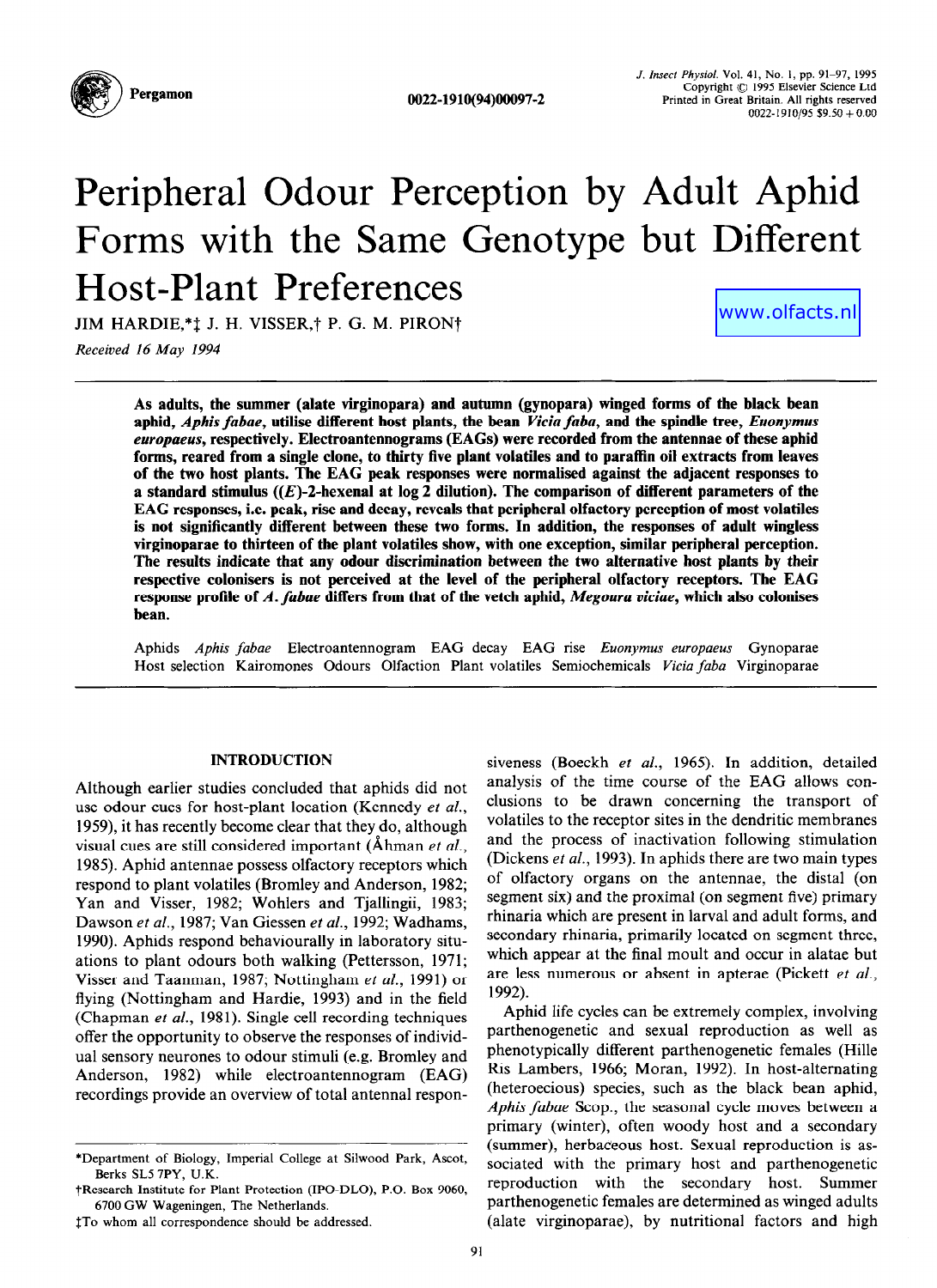population densities, or wingless adults (apterous virginoparae) under more isolated conditions. The short days of autumn induce the appearance of a generation of winged females (gynoparae) which fly to the winter host where they give birth to the sexual females (oviparae). Short days also induce males which mate with the oviparae on the primary host. For  $\Lambda$ , fabae the summer females, both alatae and apterae, prefer to feed and reproduce on the summer host (e.g. broad bean, Vicia faba L.) while the gynoparae prefer the winter host (the spindle tree, *Euonymus europaeus* L.) (Kennedy and Booth, 1951; Hardie, 1980, 1981; Hardie and Glascodine, 1990). This preference associated with host alternation can also be seen in other aphid species e.g. *Rhopalosiphum padi (Dixon, 1981) and Cryptomyzus* species (Guldemond, 1990). Thus, the polyphenism exhibited in these clonal insects encompasses not only morphology but also host-plant preference. The present experiments set out to discover whether there are differences between the female morphs of  $A$ . fabae in the peripheral detection of plant volatiles which might be associated with the different host-plant preference.

#### **METHODS AND MATERIALS**

#### *Znsec ts*

A clone of *Aphis fabae* originally established by Kennedy and Booth (1951) was cultured on tick bean (V.  $faba$ ) seedlings at 15°C in Gallenkamp incubators. Apterous and alate virginoparae were reared under long-day conditions (LD 16:8), apterous adults developed in sparse populations while alatae were induced by crowding young larvae. Transfer of long-day insects to short days induced the development of the alate gynoparae (see Hardie, 1980). Alate virginoparae and gynoparae were used shortly after first take-off  $\zeta$  ( $\zeta$ 24 h old) while pre-reproductive apterae were selected (< 72 h old).

#### *Eiectroantennogram recordings*

Antenna1 preparation involved amputation of the left antenna at the base and severing the anterior part of the head capsule at eye level. A glass capillary, filled with 0.1 M KCl, formed the indifferent electrode and was inserted into the head so that the tip lodged close to the base of the intact antenna. The extreme tip of the sixth antenna1 segment was then removed and the cut end sleeved with a 0.1 M KCl-filled recording electrode. Chlorided-silver wires were inserted into the electrodes and connected to a Grass P16D amplifier via an HIP16A input probe. Amplified signals were observed on a Philips PM3302 storage oscilloscope and recorded using a Krenz TRC 4010 transient recorder attached to an Estate AT386 computer (for further details see Visser and Piron, 1994a, b, c).

The electrical recordings started 4 s prior to the 2 s odour stimulus injection and continued for 14.5 s afterwards. At the air flow rate used, the odour stimulus reached the antenna1 preparation 0.5 s after injection but the time of injection was taken as second 0.0. The data were analysed by software developed in Asyst 3.1 (Visser and Piron,  $1994a, b, c$ . The original signals were smoothed, corrected for DC drift (in relation to prestimulus signal) and the parameters examined were:

1. Peak response, the largest negative potential recorded in seconds 0.0-2.5 from the onset of stimulus injection in  $\mu$ V.

2. Mean Response, the mean potential recorded in seconds 1.5–2.0 in  $\mu$ V.

3. Rise, the mean potential reached in seconds 0.0-l .O relative to the Mean Response in %.

4. Decay, the mean decrease in potential reached in seconds 2.5-3.5 relative to the Mean Response in %.

The Peak responses were normalised and expressed as a percentage in relation to adjacent EAG peaks produced in response to the standard odour  $((E)$ -2-hexenal, see below).

### *Odour stimuli, presentation and protocol*

The chemicals were obtained from commercial suppliers or specially prepared (Table 1) and comprised natural plant volatiles. All chemicals were  $\geq 95\%$  pure except for heptanonitrile  $(92\%)$ ,  $(E,E)$ - $\alpha$ -farnesene (92%) and  $(E)$ - $\beta$ -farnesene (58%) which also contained  $35\%$   $\alpha$ -farnesene isomers. These chemicals were dissolved in paraffin oil (Merck, Uvasol),  $10 \mu l$  in 1 ml (log 2 dilution). Where other concentrations were used, they are stated.

Paraffin oil solution  $(25 \mu l)$  was pipetted onto a  $0.8 \times 6$  cm piece of filter paper (Schleicher & Schuell 589', Germany) and the paper inserted into a glass Pasteur pipette. The pipette was attached to an air line and the volatile delivered, over a 2 s interval, into the main air flow over the antenna1 preparation. The air was purified by passage through Chrompack moisture and charcoal filters and then re-humidified by bubbling through de-ionised water. Air flow was controlled at 1800 ml/min for the main flow which was directed over the preparation by a 1 cm dia. glass tube (i.e. 40 cm/s). The tip of the Pasteur pipette containing the volatile was inserted through a small hole in the wall of the glass tubing and air forced through at 60 ml/min. Air flow was controlled by Brooks mass flow controllers and the stimulus via a 3-way solenoid valve.

The antenna1 preparations proved delicate, EAG responses tended to decrease with time and the preparations were short-lived  $\approx$  20 min). There were also differences in EAG amplitude between antennae. To overcome this variability all test stimuli were bracketed by a standard stimulus with  $(E)$ -2-hexenal (at a dilution of 10  $\mu$ l in 1 ml paraffin oil). EAG peak responses could then be expressed in terms relative to the adjacent standards. There were  $c$ . 30 s between stimulus presentations.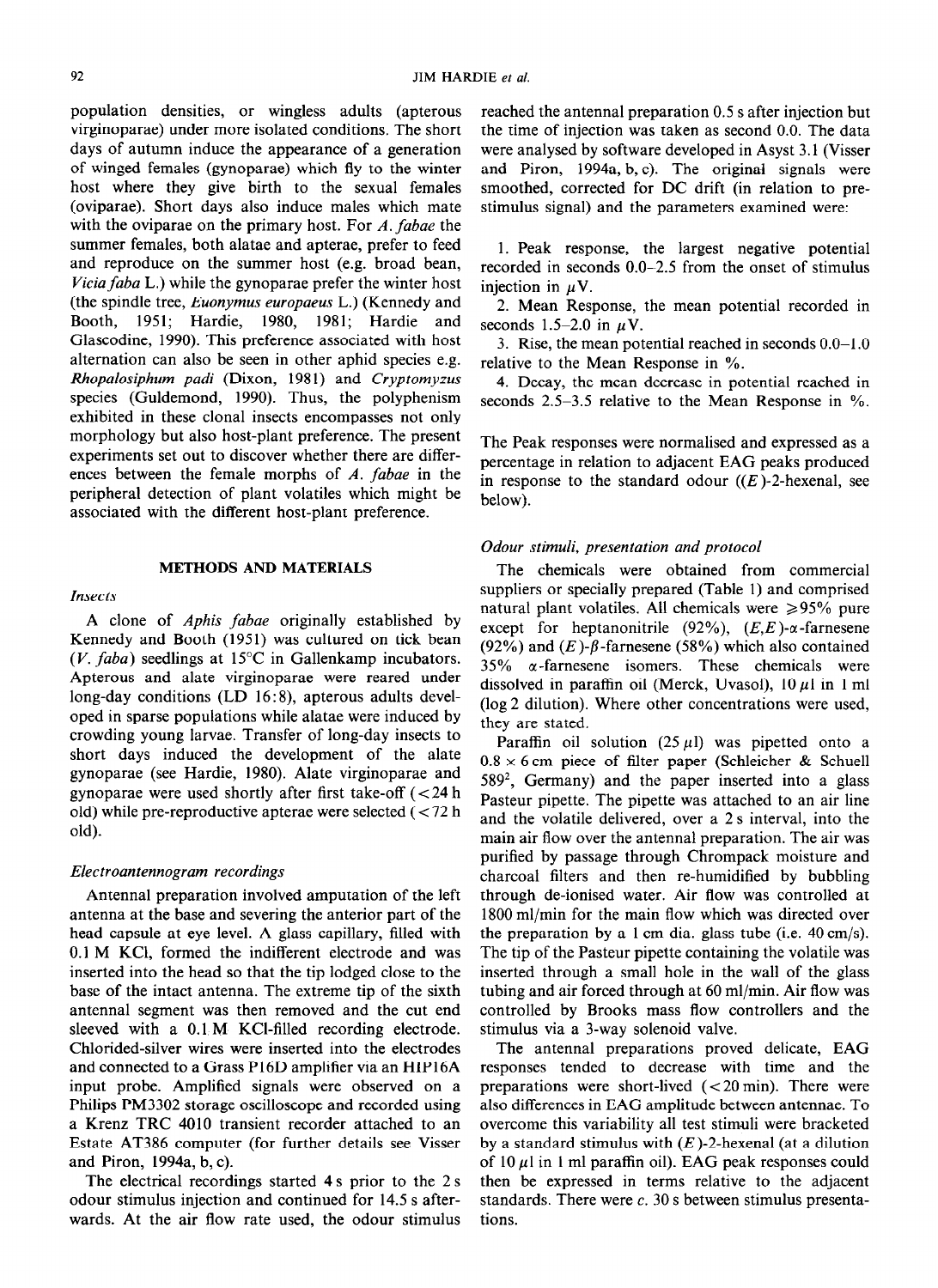## *Extraction of bean and spindle volatiles*

Thirty g, wet weight, of broad bean (V. faba, cv. Sutton Dwarf) and spindle *(E. europaeus)* leaves were homogenised in 100 ml of de-ionised water using a Waring blender. The mixture was filtered through glass wool, 50 ml of the filtered aqueous extract was added to 50ml paraffin oil, shaken and then centrifuged at 7000 rpm for 10 min. The paraffin oil/volatile layer was, thus, separated from water and  $25 \mu l$  used to stimulate EAGs without dilution.

#### RESULTS

Examples of EAGs recorded from an alate virginoparous A. *fabae* in response to the *(E* )-2-hexenal standard and  $(Z)$ -3-hexenol-1 are shown in Fig. 1. The peak responses to the standard, in absolute terms, of the different aphid forms examined were similar:

TABLE 1. Key to volatiles

|                                   | Code   |            |
|-----------------------------------|--------|------------|
| Chemical                          | number | Source     |
| Green leaf volatiles              |        |            |
|                                   | 2      | Roth       |
| $(E)$ -2-Hexenal                  | 4      | Roth       |
| $(E)$ -2-Hexenol-1                | 5      | Roth       |
| $(Z)$ -3-Hexenol-1                | 11     | Roth       |
| $(Z)$ -3-Hexenyl acetate          | 15     | Fluka      |
| Hexanol-1                         | 24     | Fluka      |
| Hexanal                           |        |            |
| $(E)$ -2-Heptenal                 | 102    | Aldrich    |
| 2-Hexanone                        | 30     | Fluka      |
| 2-Heptanone                       | 32     | Aldrich    |
| <b>Benzaldehydes</b>              |        |            |
| Benzaldehyde                      | 36     | Roth       |
| 2-Methoxybenzaldehyde             | 37     | Aldrich    |
| 3-Methoxybenzaldehyde             | 38     | Aldrich    |
| 4-Methoxybenzaldehyde             | 39     | Aldrich    |
| 2-Hydroxybenzaldehyde             | 40     | Roth       |
| Monoterpenes, -alcohols and       |        |            |
| -aldehydes                        |        |            |
| $(-)$ - $(1S)$ - $\alpha$ -Pinene | 45     | Fluka      |
| $(-)$ - $(1S)$ - $\beta$ -Pinene  | 46     | Fluka      |
| $(+)$ - $(S)$ -Carvone            | 49     | Roth       |
| $(-)$ - $(R)$ -Carvone            | 50     | Aldrich    |
| $\alpha$ -Terpineol               | 56     | Roth       |
| Linalool                          | 59     | Fluka      |
| Geraniol                          | 60     | Fluka      |
| Nerol                             | 61     | Aldrich    |
| Citronellal                       | 65     | Roth       |
| (+)-Citronellol                   | 66     | Roth       |
| <b>Sesquiterpenes</b>             |        |            |
| Sabinene                          | 69     | Roth       |
| $(-)$ - $(E)$ -Caryophyllene      | 70     | Fluka      |
| <b>Farnesenes</b>                 |        |            |
| $(E, E)$ - $\alpha$ -Farnesene    | 82     | <b>TNO</b> |
| $(E)$ - $\beta$ -Farnesene        | 83     | <b>TNO</b> |
| <b>N-containing compounds</b>     |        |            |
| Hexanonitrile                     | 85     | Aldrich    |
| Heptanonitrile                    | 86     | ICN/K&K    |
| Butyl isothiocyanate              | 89     | Aldrich    |
| tert-Butyl isothiocyanate         | 90     | Aldrich    |
| Allyl isothiocyanate              | 91     | Aldrich    |
| 3-Butenyl isothiocyanate          | 126    | Rothamsted |
| 4-Pentenyl isothiocyanate         | 127    | Rothamsted |
|                                   |        |            |



FIGURE 1. Electroantennogram recordings, smoothed and corrected for DC drift, from an alate virginopara to  $(Z)$ -3-hexenol-1 (centre) together with responses to the adjacent standard  $(E)$ -2-hexenal (upper and lower). Chemicals are in log 2 dilution at the source. Scale bars are 100  $\mu$ V, 4 s.

 $270 \pm 90 \,\mu\text{V}$  for apterae (mean  $\pm 95\%$  C.I.),  $220 \pm 60 \,\mu$ V for alate virginoparae and  $190 \pm 60 \,\mu$ V for gynoparae.

Comparison of the normalised EAG peak responses produced by alate virginoparae and gynoparae show that for the standard (compound 2) and thirty four test chemicals the responses are identical (Fig. 2). EAGs elicited to general green leaf volatiles (see Table 1) indicate similar responses to C6 alcohols and aldehydes (compounds 2,4, 5, 15, 24) and to the C7 aldehyde (102) while the acetate (11) and ketones (30, 32) evoke smaller responses. The C7 compounds tested are as effective as or more effective than their C6 equivalents (102 vs 2; 32 vs 30). Of the other compounds tested only the hexanoand heptanonitriles (85 and 86) elicit larger EAGs than the standard. Benzaldehyde, methoxy and hydroxy derivatives (36, 37, 38, 39, 40) elicit responses ranging from 40-75% of the standard while the maximum response from the isothiocyanates is  $c$ . 90% with butyl (89) 3-butenyl(126) 4-pentenyl(127) > ally1 (91) >> *tert*  butyl (90). The two pinene isomers (45 and 46) and the two carvone isomers (49 and 50) are not distinguished by the EAG responses while the monoterpene alcohols tend to elicit smaller responses (56, 59, 60 and 61). Citronella1 (65) is a more potent stimulus than citronellol (66) and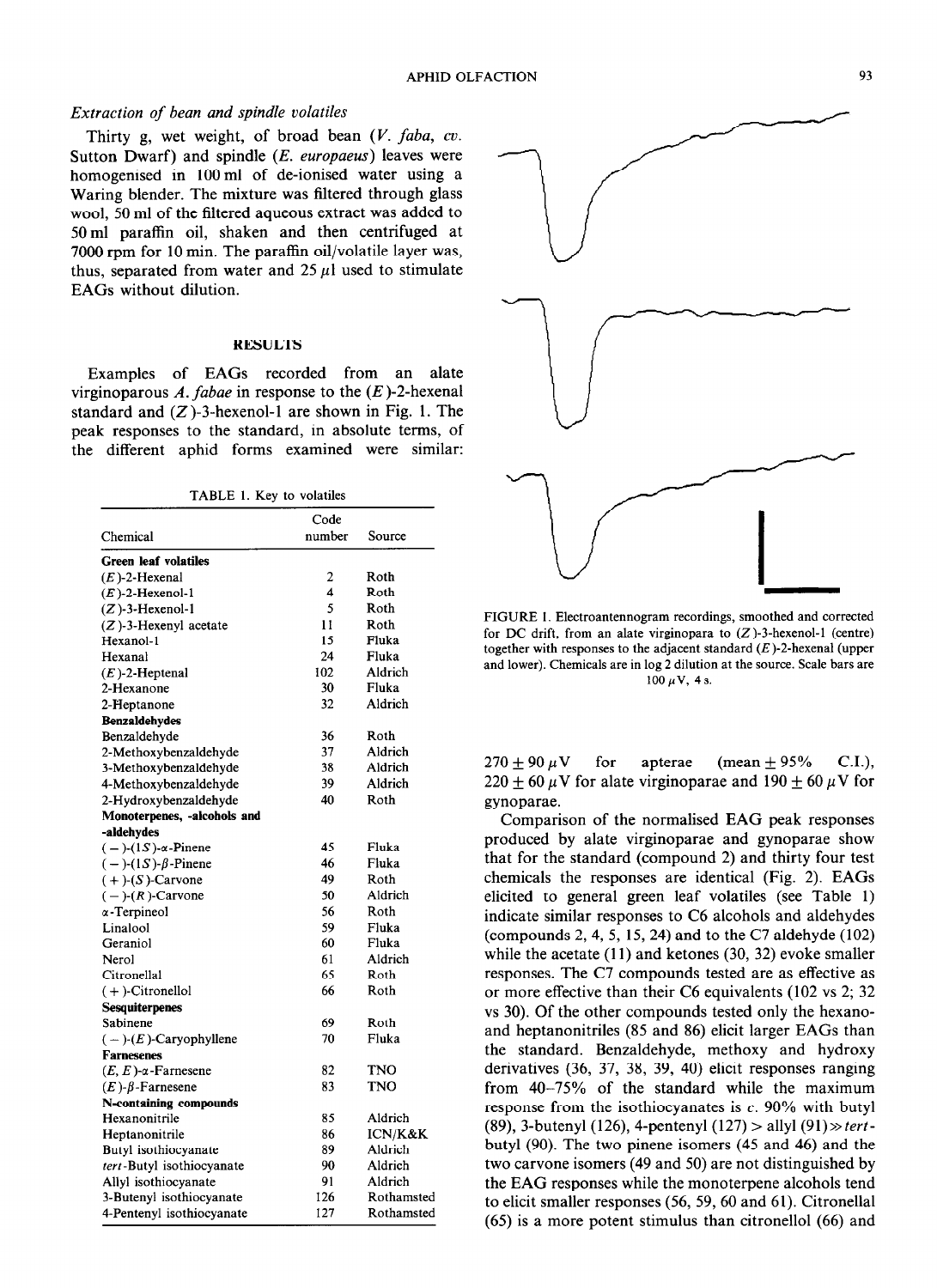![](_page_3_Figure_2.jpeg)

FIGURE 2. Comparison of the normalised EAG peak responses (mean  $\pm$  95% C.I.) from alate virginoparae (hatched,  $n = 11-19$ ) and gynoparae (outline,  $n = 10-13$ ) to the paraffin oil blank (0) and 35 test volatiles. See Table 1 for key to compounds.

both farnesene isomers (82 and 83) and the two sesquiterpenes (69 and 70) evoke similar responses.

The transport of the odour molecules to the receptor sites in the dendritic membranes and the subsequent process of their inactivation are reflected in the rise and decay parameters, respectively, of the recorded EAGs. The rise and decay of EAGs from alate virginoparae and gynoparae are similar (Fig. 3). In Fig. 3, compounds 59 and 90 are excluded since the amplitudes of their EAGs

![](_page_3_Figure_6.jpeg)

FIGURE 4. Comparison of the normalised EAG peak responses (mean  $\pm$  95% C.I.) from apterous (outline,  $n = 9-15$ ) and alate (hatched,  $n = 12-19$ ) virginoparae to the paraffin oil blank (0) and 13 test volatiles. See Table 1 for key to compounds.

are not different from the paraffin oil blank. For both rise and decay parameters there is a significant correlation with  $r = 0.88$ ;  $P < 0.001$ ; slope = 0.98;  $n = 33$  for rise, and  $r = 0.90$ ;  $P < 0.001$ ; slope = 1.10;  $n = 33$  for decay. Only,  $(Z)$ -3-hexenol-1 (5), shows rise percentages where the confidence intervals do not overlap while hexanol-1 (15) evokes EAGs with different decay times. Thus, all volatiles tested on alate virginoparae and gynoparae produce EAGs with almost identical shape characteristics.

Thirteen compounds were also tested on antennae from apterous virginoparae and the normalised EAG peak responses are compared with those of alate virginoparae in Fig. 4. Only ally1 isothiocyanate (91) shows a significant difference and is lower in the apterae. All recorded rise times overlap with those of the alate virginoparae/gynoparae but two compounds, citronella1 (65) and heptanonitrile (86) produce significantly different decay parameters.

The comparison between rise and decay parameters is complicated by the fact that these may differ in EAGs produced by different dilutions of the same volatile

![](_page_3_Figure_11.jpeg)

FIGURE 3. Comparison of (left) mean rise and (right) mean decay parameters of EAG responses from alate virginoparae and gynoparae to 33 test volatiles.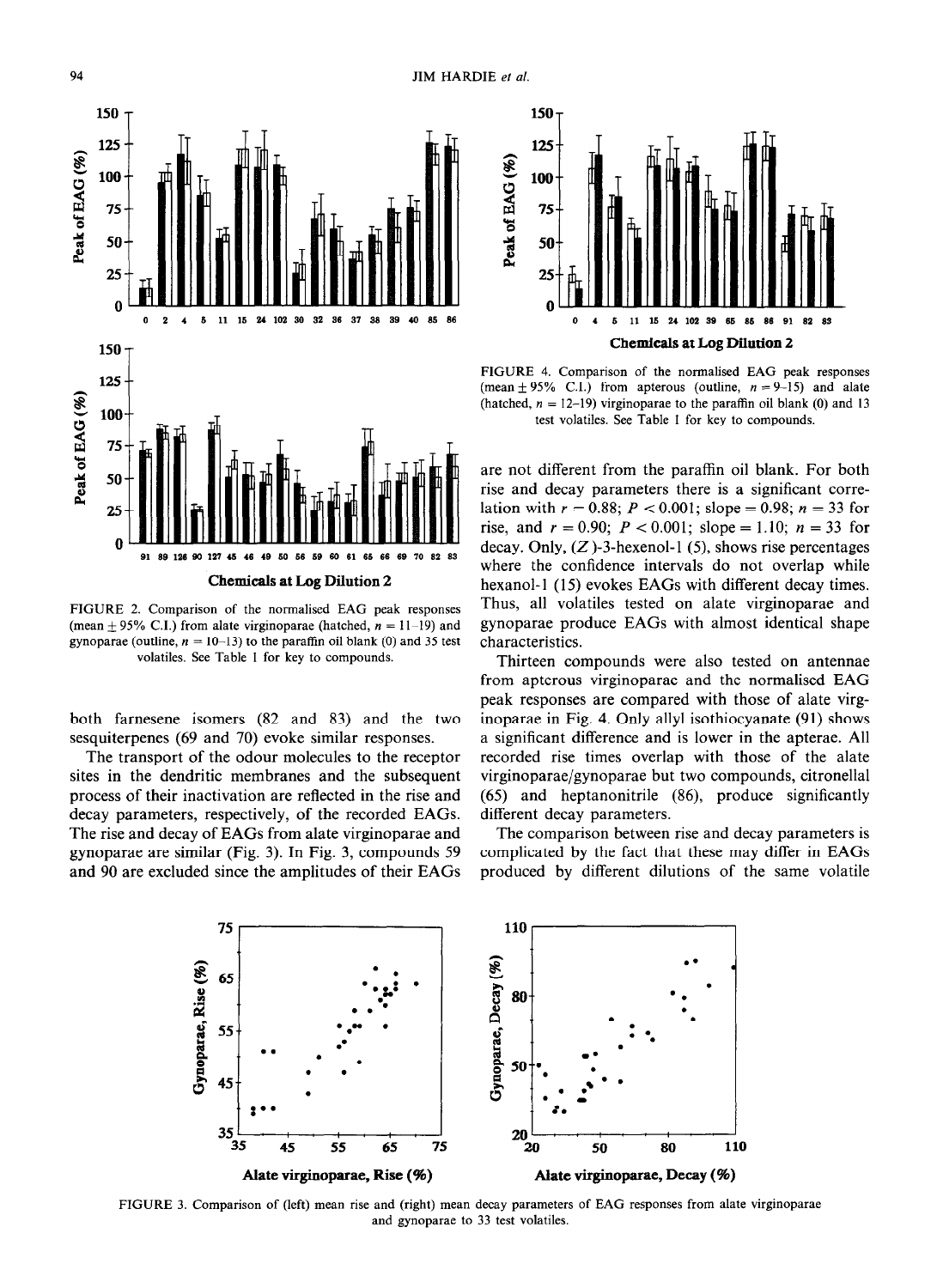![](_page_4_Figure_1.jpeg)

FIGURE 5. Dose-response relationship for normalised EAG peak responses (left Y-axis, mean  $\pm 95\%$  C.I.,  $n = 9-15$ ) of alate virginoparae to  $(E)$ -2-hexenal  $(-\bullet)$ . Dose-response relationships for rise  $(-,- \square --)$  and for decay  $(-,- \square --)$  of the same EAGs (right Y-axis, mean  $\pm$  95% C.I.).

(Fig. 5). However, rise is similar for EAGs evoked by  $(E)$ -2-hexenal (2) at log 1-3 dilutions while decay appears more sensitive and decreases rapidly at higher concentrations. The similarities between rise and decay parameters recorded from the different aphid forms is facilitated by the similarities in peak values.

Antenna1 responses from alate virginoparae and gynoparae to paraffin oil extracts of bean and spindle leaves are identical. There were no significant differences between the rise and decay parameters while Fig. 6 compares the normalised EAG peak responses.

## DISCUSSION

The similarities between the absolute EAG peak size (in  $\mu$ V), as well as the rise and decay parameters, of antennae from alate virginoparae and gynoparae to the standard  $(E)$ -2-hexenal indicate similar olfactory sensitivities to this volatile. These similarities also vindicate the use of this compound as a standard against which responses to other volatiles can be reliably compared. EAGs to the other thirty four volatiles support the contention that the peripheral olfactory perception

![](_page_4_Figure_7.jpeg)

FIGURE 6. Comparison of the normalised EAG peak responses from alate virginoparae (hatched,  $n = 11$ ) and gynoparae (outline,  $n = 12$ ; mean  $\pm$  95% C.I.) evoked by paraffin oil extracts from broad bean  $(V. faba)$  and spindle  $(E. \text{ europeus})$  leaves.

of these two winged forms, which are morphologically the same but reproductively and behaviourally different (Hardie, 1980), is identical. Both forms are attracted to the odour of leaves from their respective hosts. Nottingham *et al.* (1991) reported attraction of alate virginoparae to bean leaf volatiles but could not find an attraction of gynoparae to spindle leaf volatiles in a linear track olfactometer. However, using the same clone of A. fabae in a Pettersson olfactometer, R. Isaacs (pers. comm.) has found attraction to spindle leaves collected from the field during autumn when gynoparae are flying. The utilisation of different host plants does not appear to be assisted by olfaction at the peripheral level although central nervous system integration of olfactory information may provide distinction between odours emanating from the different hosts.

Results from the paraffin oil extracts of the summer host plant, broad bean, and the winter host, spindle, reveal only that a lesser EAG response is elicited to bean. This observation is undoubtedly due to a larger amount of volatiles extracted from the spindle and this was detectable by the human nose. The similarity between alate virginoparae and gynoparae further substantiate the conclusion that these clonal aphid forms can not distinguish between the odours of their relevant host plants at the peripheral sensory level.

Bromley and Anderson (1982) indicated that single cell recordings from primary rhinaria of greenhousereared currant-lettuce aphid, *Nasonovia ribis-nigri,*  differed between the summer and autumn and postulated that this may be a change associated with the host-alternating life cycle (between lettuce, *Lactuca* spp and currant, *Ribes* spp). These observations are not supported by the present recordings from whole antennae although it is appreciated that the sensitivities of individual olfactory neurones (i.e. with different central projections) may differ between alate virginoparae and gynoparae and remain undetected in EAG responses. There is currently no way of electrophysiologically recording from positionally identified, individual antennal sensory neurones in aphids.

The finding that olfactory perception by apterous virginoparae is almost identical to the alate forms is somewhat surprising as the winged forms possess secondary rhinaria on the third, and sometimes on the fourth antenna1 segments, while the apterae do not (Jones, 1944; Hardie, 1980; Hardie *et al.,* 1994). This result is in contrast to earlier reports of heightened EAG responses in winged virginoparae of *Sitobion avenae*  compared with apterous forms (Yan and Visser, 1982). The secondary rhinaria do possess sensory neurones that respond to plant volatiles (Wadhams and Woodcock, quoted in Pickett *et al.,* 1992) but their contribution to the overall EAG and to behaviour remains to be determined in female aphids although in males they provide the major olfactory organs for detection of sex pheromones (Pettersson, 1971; Marsh, 1975; Hardie *et al.,* 1994).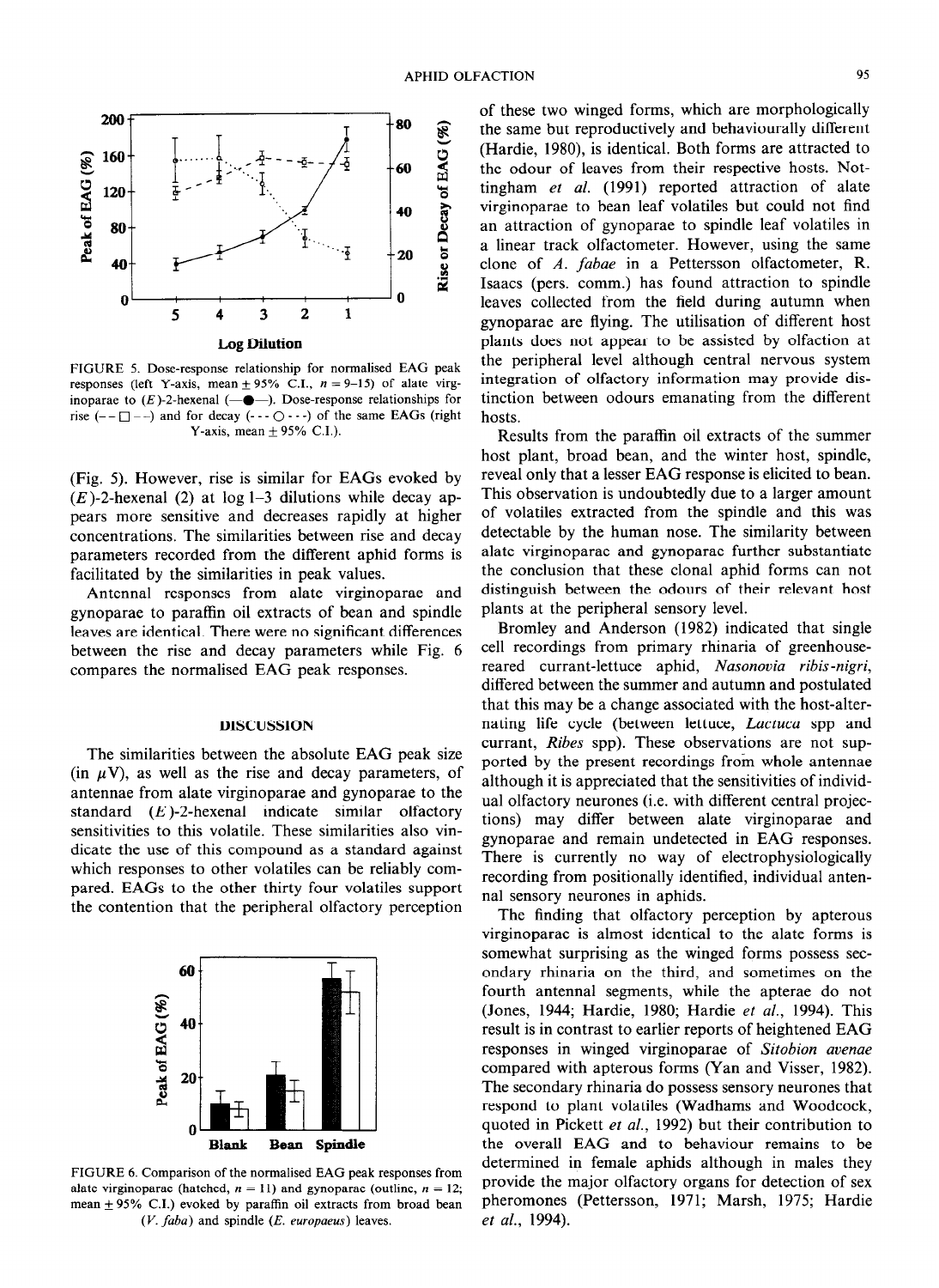![](_page_5_Figure_1.jpeg)

FIGURE 7. Comparison of mean normalised EAG peak responses to 35 test volatiles: (left) between M. *viciae* apterous virginoparae (Visser and Piron, 1994b) and A. *fubae* alate virginoparae and (right) between *A. fabae* gynoparae and alate virginoparae.

Recordings from single olfactory neurones associated with the proximal primary rhinarium of A. *fubae* alate virginoparae have shown that isothiocyanates differ in their potency such that 4-pentenyl isothiocyanate  $> 3$ butenyl isothiocyanate > ally1 isothiocyanate (Nottingham *et al.*, 1991). The overall antennal response represented by the EAG broadly agrees with this finding with 4-pentenyl isothiocyanate  $= 3$ -butenyl isothiocyanate > ally1 isothiocyanate although at the single cell level the latter compound appeared to have no effect.

It is also of interest to compare odour perception with a non-host-alternating aphid species, the vetch aphid *Megoura viciae* which utilises, throughout the year, a number of the leguminous host plants also associated with *A. fabae.* EAGs have been recorded from apterous M. *viciue* (Visser and Piron, 1994b) in exactly the same way as for *A. fubae* in the present study. From this M. *viciue* data set the same 35 stimuli reported in Fig. 2, at the same log 2 dilution, were selected and used for comparison of mean normalised EAG peak responses between M. *viciae* and alate virginoparae of *A. fabae*  (Fig. 7). In addition, Fig. 7 shows the comparison for gynoparae and alate virginoparae of *A. fubae* (the same data as Fig. 2). It is clear that the inter-species variation, M. *viciae vs A. fubae,* is much larger than the intra-specific variation, *A. fubae* gynoparae vs alate virginoparae.

In summary, it appears that although genetically identical summer (alate and apterous virginoparae) and autumn (gynoparae) forms of *A. fubae* have different host plant requirements as adults their peripheral olfactory perception is identical. This perception differs from a different aphid species, i.e. M. *viciae,* even though the two species may share the same host plant as larvae and adults. However, the inter-species comparison was drawn from aphids reared on different varieties of broad bean, namely the tick bean and cv. Minica, and it is known that EAGs differ between insects fed on different plants as shown for the Colorado potato beetle, *Leptinotarsa decemlineata* (De Jong *et al.,* 1988). The effects of plant material, on which the aphids are reared, on the aphids' perception of volatiles requires investigation.

#### REFERENCES

- Ahman I., Weibull J. and Pettersson J. (1985) The role of plant size and plant density for host finding in *Rhopalosiphum pudi* (L.) (Hem.: Aphididae). *Swedish J. agric. Rex* **15,** *19-24.*
- Boeckh J., Kaissling K.-E. and Schneider D. (1965) Insect olfactory receptors. *Cold Spring Harb. Symp. Quunt. Biol. 30, 263-280.*
- Bromley A. K. and Anderson M. (1982) An electrophysiological study of olfaction in the aphid, *Nusonoviu ribis-nigri. Em. exp. uppl. 32,*  101-110.
- Chapman R. F., Bernays E. A. and Simpson S. J. (1981) Attraction and repulsion of the aphid, *Cuvariella aegopodii,* by plant odours. *J. Chem. Ecol. 7, 881-888.*
- Dawson G. W., Griffiths D. C., Pickett J. A., Wadhams L. J. and Woodcock C. M. (1987) Plant-derived synergists of alarm pheromone from turnip aphid, *Lypaphis (Hyuduphis) erisimi* (Homoptera, Aphididae). *J.* **Chem.** *Ecol.* **13, 1663-1671.**
- De Jong R., Visser J. H., Van Strien E. A. and Nijhof C. M. (1988) Effects of feeding experience on host odour perception in the Colorado potato beetle. In R. de Jong, *Host odour recognition by the Colorado potato beetle.* PhD thesis, Wageningen Agricultural University, pp 51-60.
- Dickens J. C., Visser J. H. and Van der Pers J. N. C. (1993) Detection and deactivation of pheromone and plant odor components by the beet armyworm, *Spodoptera exiguu* (Hiibner) (Lepidoptera: Noctuidae). *J. Insect Physiol. 39, 503-5* **16.**
- Dixon A. F. G. (1981) The life-cycle and host preferences of the bird cherry-oat aphid, *Rhopalosiphum padi* L., and their bearing on theories of host alternation in aphids. *Ann. appl. Biol. 68,* 135-147.
- Guldemond A. (1990) On aphids, their host plants and speciation, a biosystematic study of the genus *Cryptomyzus* (Homoptera, Aphididae). *Ecol. Entomol*. **5,** 43-51.
- Hardie J. (1980) Reproductive, morphological and behavioural affinities between the alate gynopara and virginopara of the aphid, *Aphis fubue. Physiol. Entomol. 5, 385-396.*
- Hardie J. (1981) The effect of juvenile hormone on host-plant preference in the black bean aphid, *Aphis fabae. Physiol. Entomol.* 6, *369-374.*
- Hardie J. and Glascodine J. (1990) Polyphenism and host-plant preference in the black bean aphid, *Aphis fabae* Scop. *Acta Phyto. Em. Hung. 25, 323-330.*
- Hardie J., Visser J. H. and Piron P. G. M. (1994) Perception of volatiles associated with sex and food by different adult forms of the black bean aphid, *Aphis fabue. Physiol. Entomol. 19,* in press.